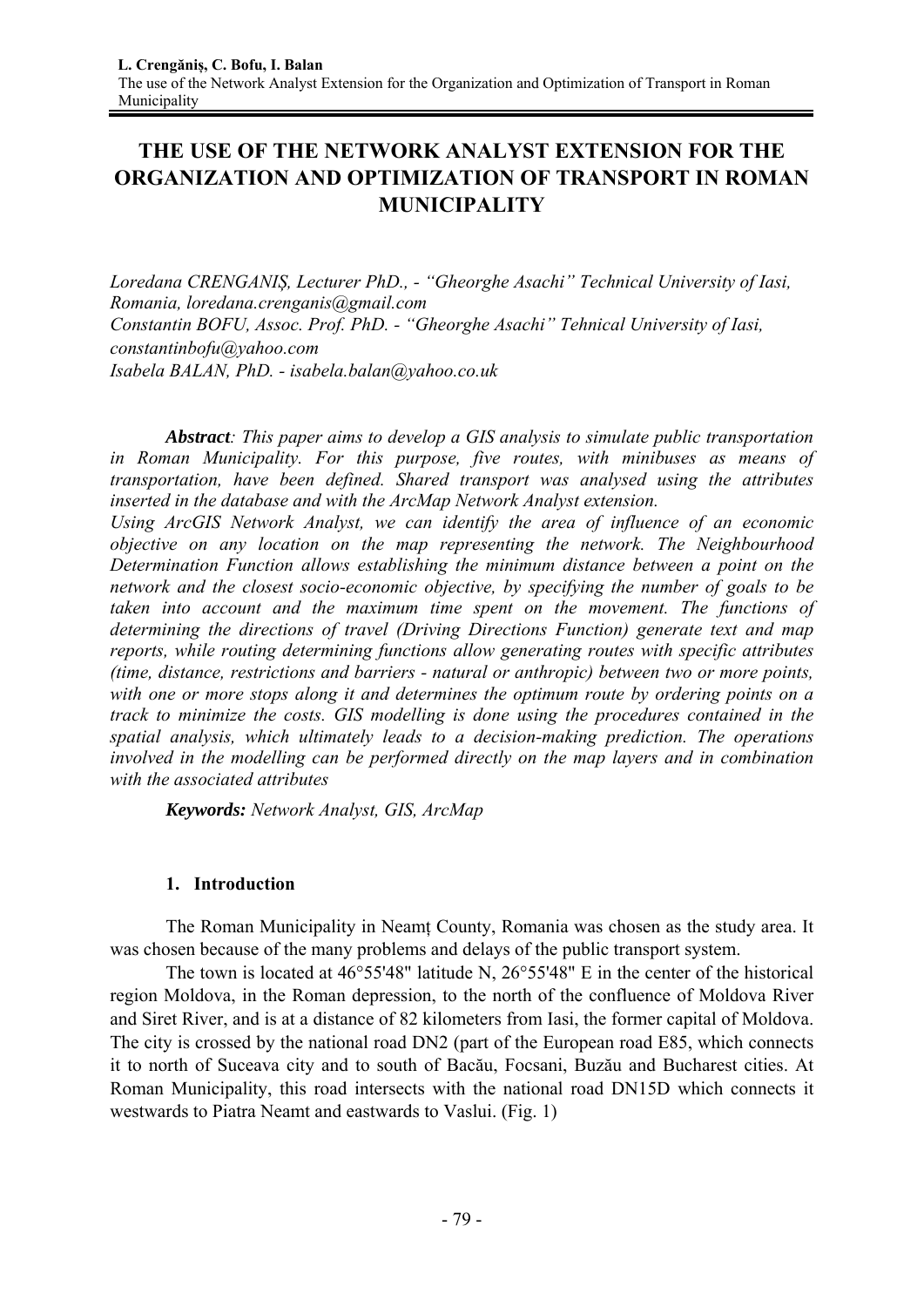

Fig. 1. Positioning of the Roman Municipality

### **2. Materials and methods**

In order to model the possible route of means of transportation, which hypothetically had to pass through all points, on all categories of roads included in the network, from the Network Analyst menu of the list that appeared, the New Route command was selected. The result of this command is the display of a list of items within the themes represented on the map. It has been specified: - on-grid stops - off-grid stops - errors - exceeding the time allocated for transport (if applicable) - barriers - errors - barriers - located on the route of the network - barriers - located outside the route - the final proposed route. (Fig. 2)



Fig. 2. Road network for Roman Municipality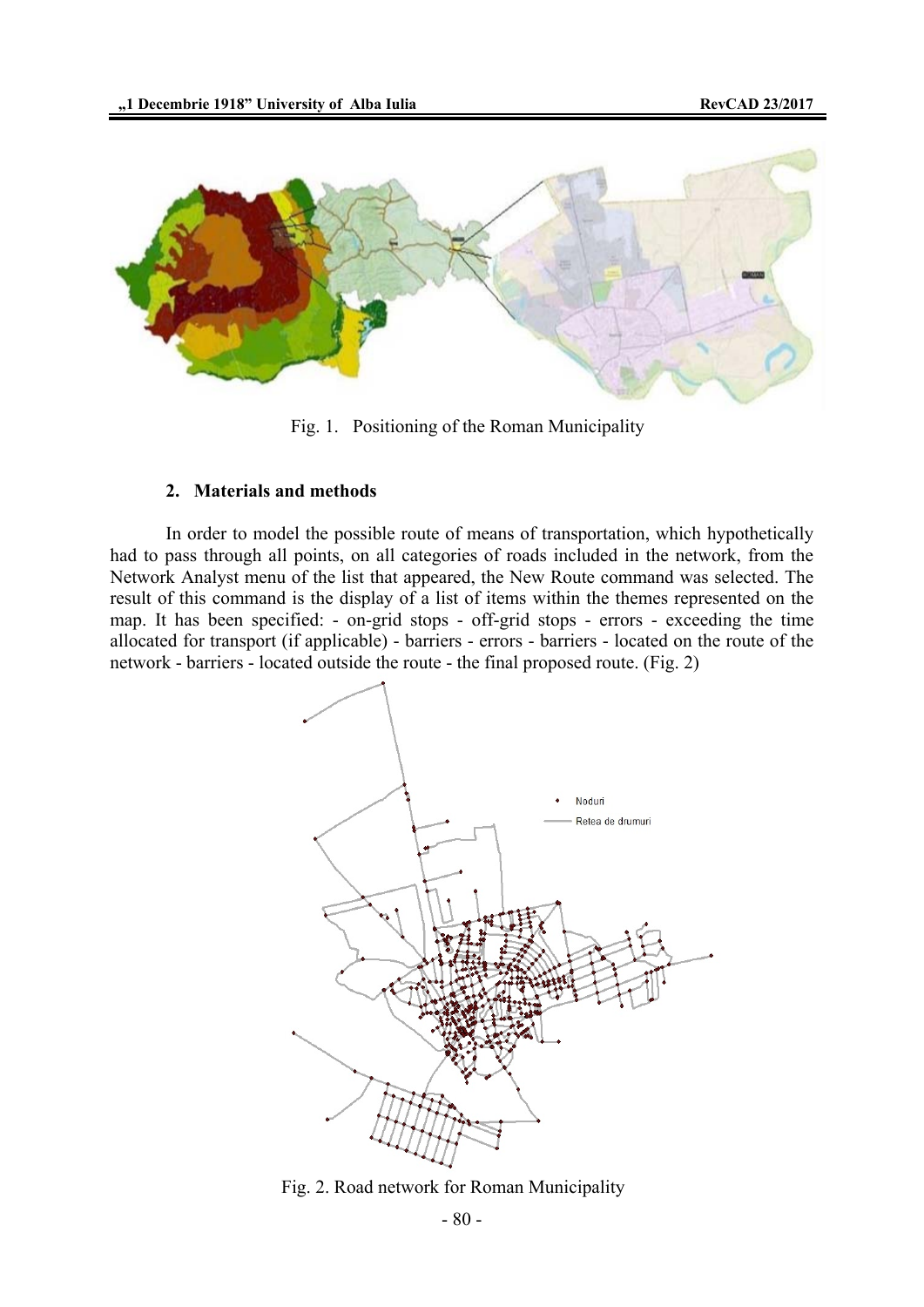To develop a tool that is generic and transferable, able to accept standard GIS input in the form of spatial data, at any given scale, and perform the generalized cost computation to produce a set of accessibility measures. (Fig.3)



Fig. 3. Computation framework for matrices of generalized cost, and thus accessibility measures.

The design of the database is divided into: conceptual, logical and physical design.

- Five routes have been defined.
- These routes have minibuses as means of transportation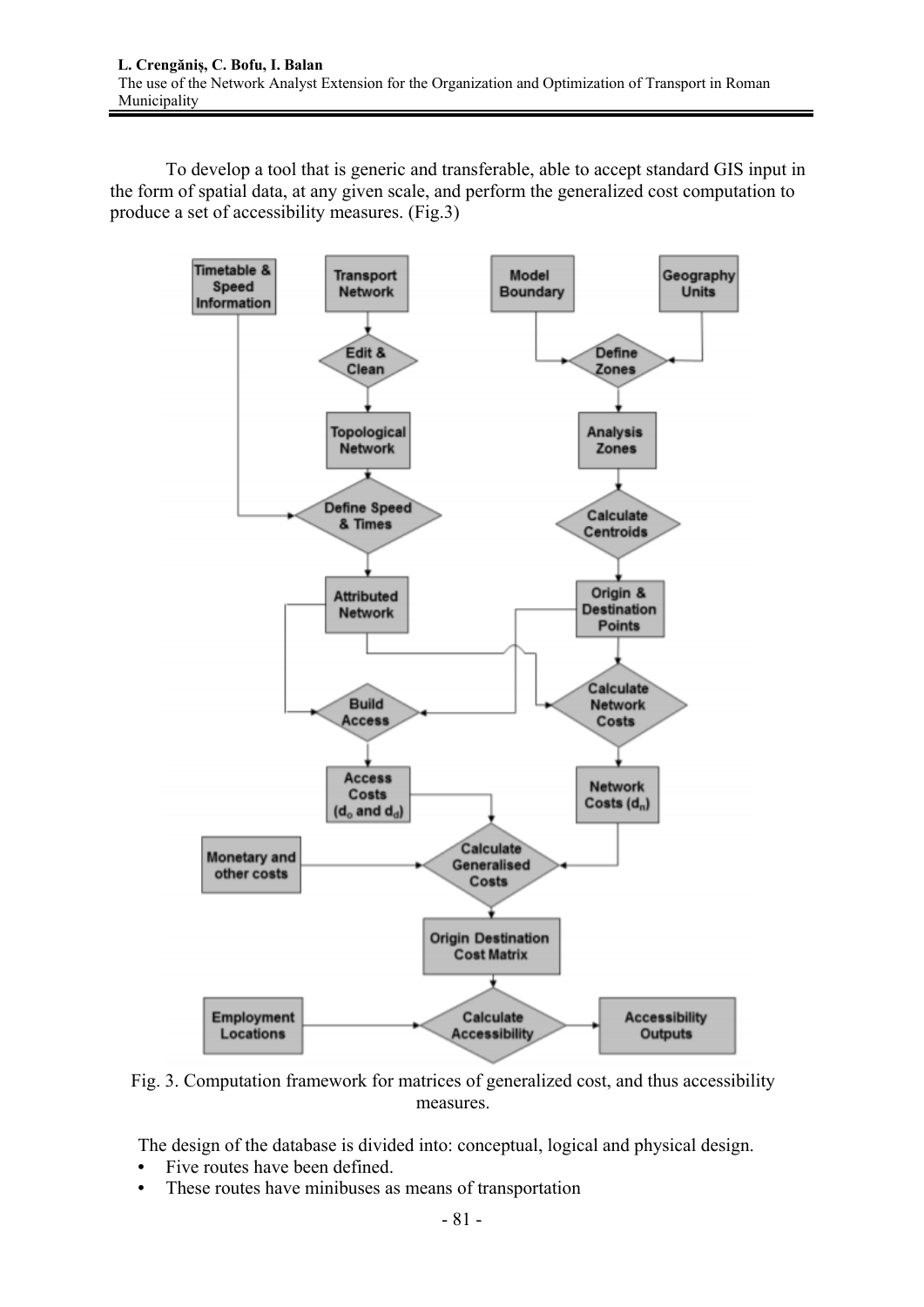This kind of system is very important because it facilitates the decision-making process and has a high social impact. Among the most demanded features in GIS we can mention those related to the analysis of routes, some examples are as follows:

- What is the shortest path between places *x* and  $v$ ? (Fig 4)
- What is the optimal path between places *x* and *y* considering a certain criterion? (Fig.5,6)
- What is the lowest cost path between *x* and *y* via places  $x_1, x_2, ..., x_n$ ?

The basic steps of this classic algorithm are as follows:

- all nodes are initialized so that  $d(t) = \infty$  (infinite or in practice, a very high value) and d (s) = 0;
- for each edge leading from s, the edge length from s to the current path length value at s is added. If this new distance is less than the current value for d (t), it is replaced with the lower value
- the smallest value in the set d (t) is chosen and the current (active) node is moved to this location;
- step 2 and 3 iterate until the target node is reached, or all nodes are scanned.

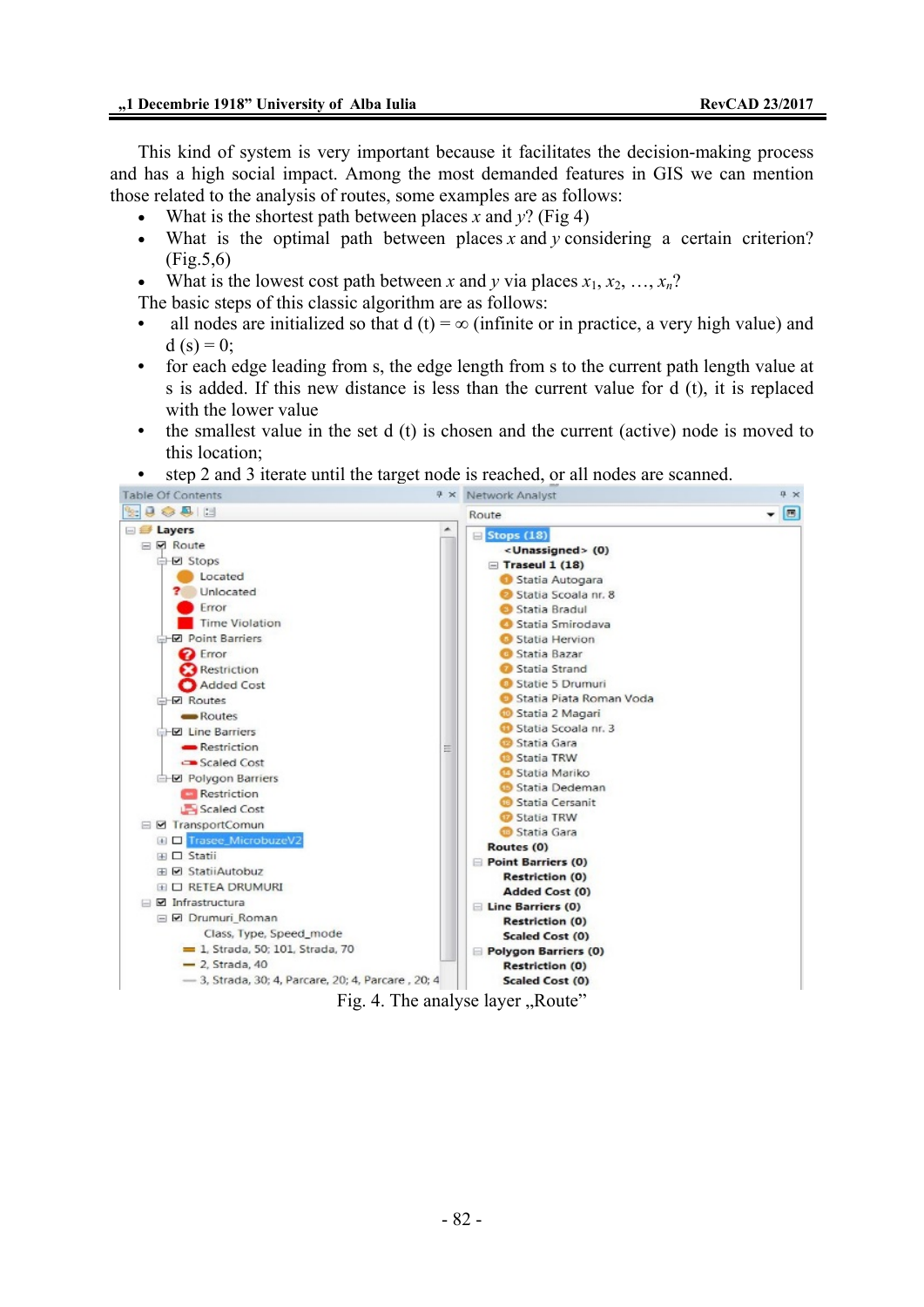#### **L. Crengăniș, C. Bofu, I. Balan**

The use of the Network Analyst Extension for the Organization and Optimization of Transport in Roman Municipality



Fig. 5. Itinerary of the route

| <b>Name</b>      | <b>FirstStopID</b> | LastStopID | Numar Statii | <b>Total Minutes</b> | <b>Total Length</b> | <b>Start Time</b>      | <b>EndTime</b>         |
|------------------|--------------------|------------|--------------|----------------------|---------------------|------------------------|------------------------|
| <b>Traseul 1</b> | 195                | 212        | 18           | 26.01432961          | 14770.38862         | $2017 - 08 - 078 - 00$ | 2017-08-07 8:26        |
| <b>Traseul 2</b> | 213                | 226        | 14           | 24.73591303          | 14075.19033         | 2017-08-07 8:00        | $2017 - 08 - 078 - 24$ |
| <b>Traseul 3</b> | 227                | 240        | 14           | 21.04221248          | 11146.51715         | 2017-08-07 8:00        | 2017-08-07 8:21        |
| <b>Traseul 4</b> | 241                | 256        | 16           | 25.88269623          | 16608 55292         | 2017-08-07 8:00        | 2017-08-07 8:25        |
| Traseul 5        | 257                | 269        | 13           | 20.41865975          | 11828 14496         | 2017-08-07 8:00        | 2017-08-07 8:20        |

|  |  | Fig. 6. The results of transportations analysis |  |  |
|--|--|-------------------------------------------------|--|--|
|  |  |                                                 |  |  |

## **3. Conclusions**

 The analysis of road networks is complex and the more variables are taken into account, the harder the problem is to solve. It has been shown that for Roman Municipality, with the help of the algorithms that are implemented in the "Route" analysis, the problem of public transport can be solved. Time framed results obtained on each route can be printed and displayed in each station for the information of citizens that use the means of transportation. Moreover, this information can be implemented in an android application using the Java programming language.

 Analysis with the Network Analyst extension is an efficient one, thus proven in the business environment, where distribution is well systemized and transport routes are efficiently chosen for each contracted shop. Similarly, the analysis can be done in countless ways, the difference being made by the data set and the proposed variables.